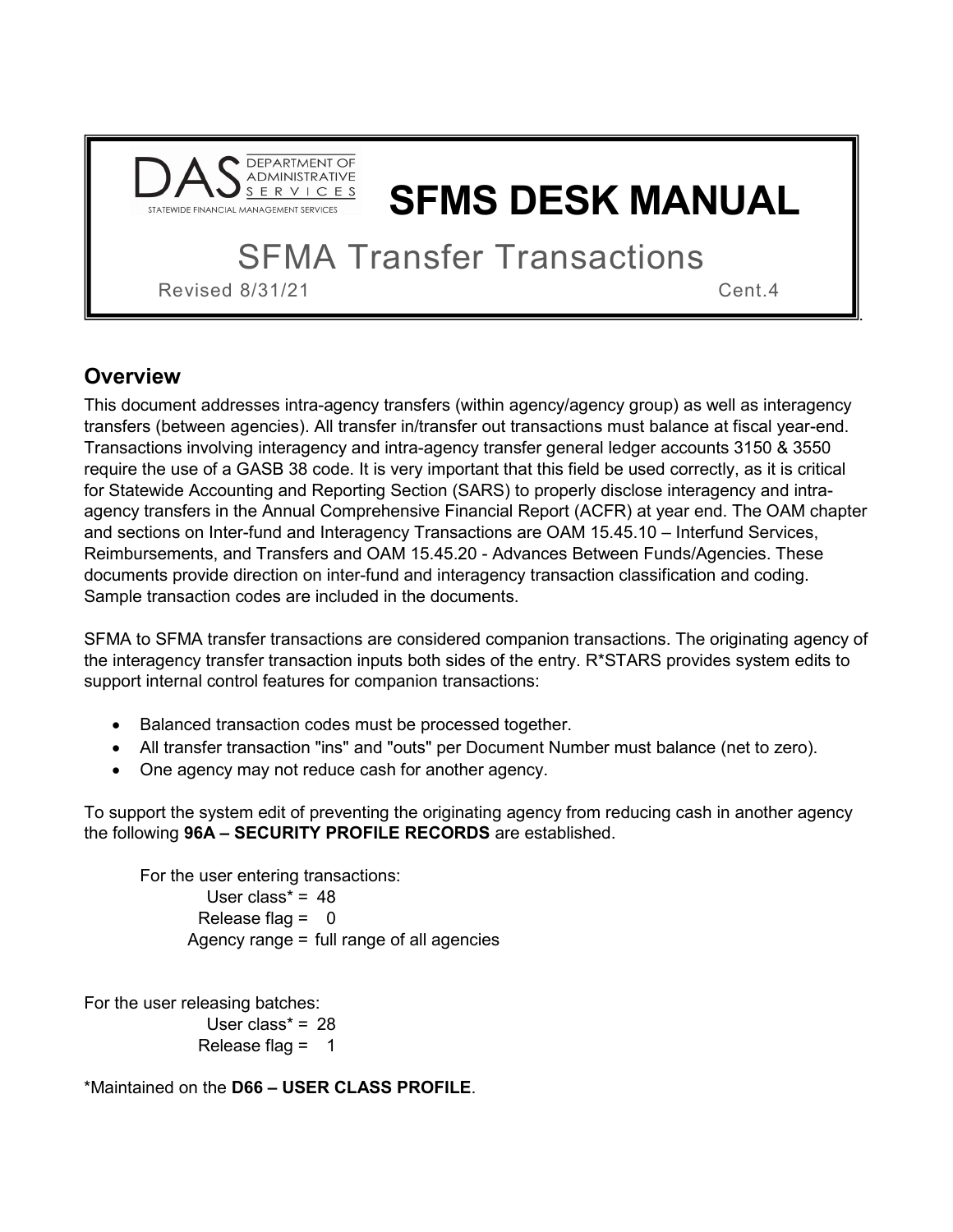Companion transaction codes were set up to allow flexibility to the user. All allow a **batch type** of G, 2, 4, or 5. This provides the user the choice of the most efficient transaction entry screen for the activity being recorded. The **document type** drives the system to edit the transactions in a given document and require it to balance. This allows one-to-one transactions, as well as many-to-one.

The combination of the **batch type** and **document type** can be used to the advantage of the user. For example, to record a one-to-one transaction the 'G' batch type will bring up the companion transaction screen, of which the user can then record both sides of the entry on one screen. However, the many-toone transactions are more easily entered using the batch type 2, 4, or 5 transaction entry screens.

NOTE: **Only one combination of companion transactions may be used per document**. For example, document number BT000001 is processed with transaction codes 400/401:

| Doc No       | ТC  | <b>Amount</b> |
|--------------|-----|---------------|
| BT000001 001 | 400 | \$25.00       |
| BT000001 002 | 400 | \$25.00       |
| BT000001 003 | 401 | \$50.00       |
| BT000001 004 | 415 | \$10.00       |
| BT000001 005 | 416 | \$10.00       |

Although the document above is still in balance, more than one combination of companion transactions within a document is not allowed. However, if the transaction codes 415/416 were assigned a document number of BT000002 001 and BT000002 002 respectively, the batch would process successfully.

**SFMA to SFMA – Intra-agency -** companion transactions are to be used for transfer transactions within an agency or agency group. The agency group is defined on the **D02 – AGENCY PROFILE** and the **D12 – AGENCY GROUP PROFILE**. Transaction codes are in the 400 series. *A list of all available transaction codes for this activity can be found later in this document.* The allowable **document type** for these transaction codes is BT (Balanced Transfer) and BI (Balanced Transfers (Interfaces). Balanced transactions within an agency using general ledger codes 3150 and 3550 (including expenditure transfer out general ledger code 3500) require the use of the G38 number. This number is comprised of the agency number and **D23 – FUND PROFILE** fund on the opposite T-Code.

### **For example:**

Agency 101 using T-Codes 400/401 to transfer money between fund 4220 and fund 4061 respectively, would use G38 number 10140610 on T-Code 400 and G38 number 10142200 on T-Code 401. This provides a cross reference similar to agency GL.

**SFMA to SFMA – Interagency -** state policy dictates that payment between state agencies are processed with an interagency transfer instead of by issuing a warrant. Transaction codes in the number series of 692 – 697, 700 – 701, 704 – 741, 754 – 755, 760 - 765, 779 – 788, and 900 - 901 are to be used for recording transfer activity between state agencies. The allowable **document type** for these transactions is BT (balanced transfer) and BI (balanced transfers (interfaces)). Additionally, transaction codes 855 - 858 and 860 - 863 are specific to payroll activity. Allowable **document types**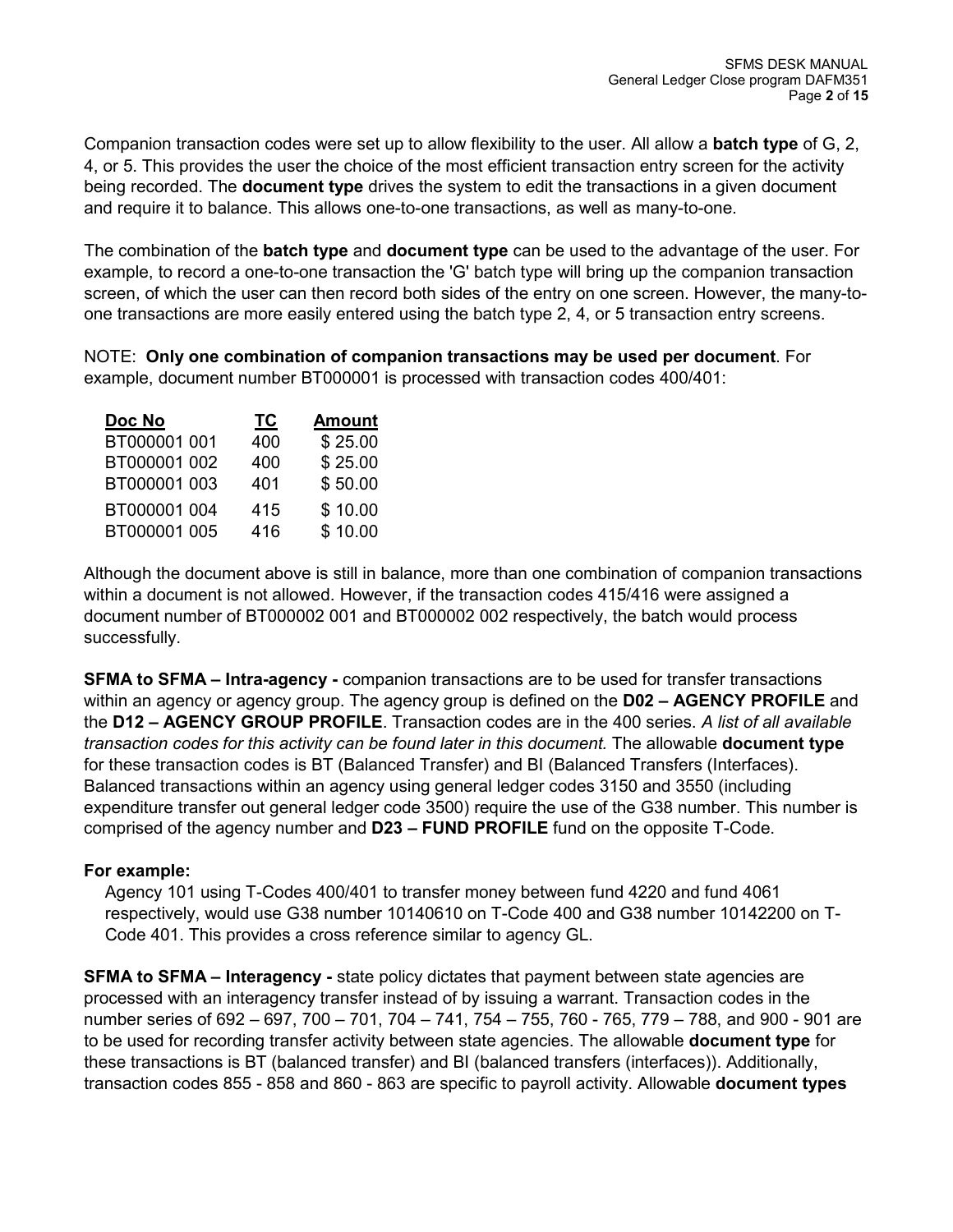for these transactions are PI (payroll transfer) and PT (payroll mass transit transfer). *A complete list of the transaction codes can be found later in this document.*

To prevent an agency from erroneously reducing cash in another agency, system edits will produce a fatal error message of EAC "CASH RED*(uction)* NOT ALLOWED".

Because interagency transactions are considered cash activity, the **effective date** of both sides of the transaction should always be **equal to** the **current system date**. **Remember – do not back date interagency transfers.** Interagency transfers impact cash at Treasury and can cause reconciling problems at the receiving agency. Use accruals if you must post something to a specific period and are having difficulty getting the information you need from the other agency. If the transactions use general ledger's 3150 and 3550, the G38 number must be used. The **G38 Transfer** number uses the format AAAFFFF0, where AAA is the agency on the other end of the transfer, FFFF is the appropriate **D23** fund in which the other agency will record the transfer, followed by a zero and a blank space for fillers. In other words, the other agency's **D23** fund number and agency number is put in the G38 field on the originating agency's side of the transaction and vice versa.

### **For example:**

If Agency 101 originates a transaction with agency 246, the G38 number on the Agency 101 side of the transaction would include Agency 246's **D23** fund number and agency number, and the G38 number on the Agency 246 side of the transaction would include Agency 101's **D23** fund and agency number.

### **Interagency transfer tips**

The following guidelines are to help make interagency transfers as smooth and error free as possible and to help eliminate incorrect transfers made because of inaccurate assumptions made by the paying/receiving agencies.

### **The receiving agency (the agency who gets paid) on the invoice or documentation that is sent to the initiating agency should provide the following:**

- Name and phone number of the person to contact if there are any questions or problems with making the transfer. This is important because it is often difficult to track down the person who has the information to help resolve the problem.
- Include both the agency number and vendor number (agency Fein) on the documentation.
- A *suggested* T-Code pair so the initiating agency has an idea of how the receiving agency needs their side of the transaction recorded (revenue, reduction of expense, to suspense, etc.). The T-Codes should be considered a suggestion because the initiating agency also has to make some decisions regarding which pair to use (was it encumbered or not, for example).
- If doc supported, the entire document number, including suffix must be included. Also include the specific \$ amount for each suffix. Before sending out invoices, make sure that the document is available in the system.
- If not doc supported, the coding needed for the receiving agency's side of the transaction (PCA, index, comp object, agency object, project/ph, etc.) needs to be included.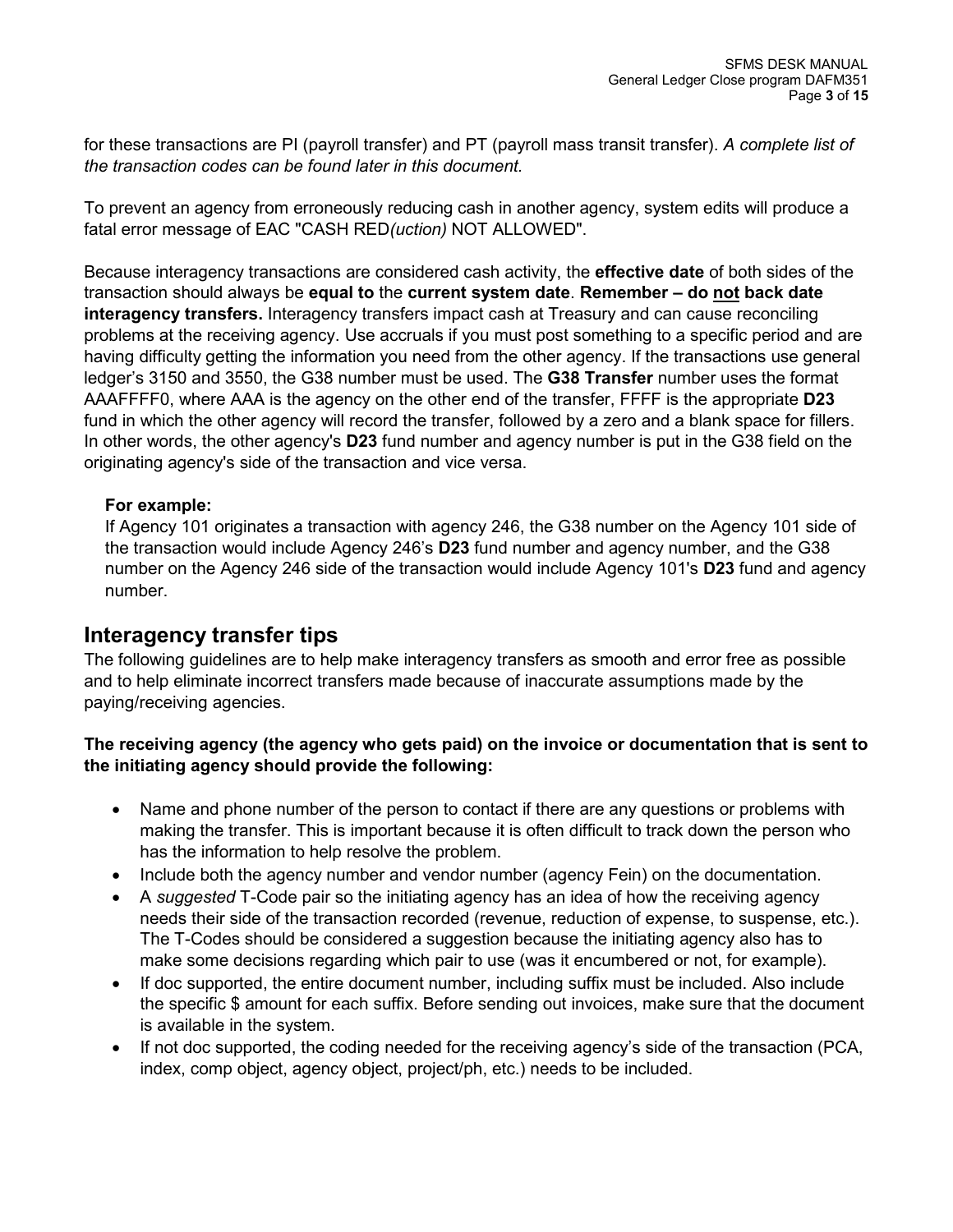- Include the above transfer payment information on training registrations and order forms if they go out to other agencies.
- Include instructions as to whether or not your agency needs to receive back a copy of the remittance and if so, what information needs to be included (i.e. BT number)
- Include agency information regarding the G38 number used (G38 = your agency number and **D23** Fund number) Example Agency = 101, D23 =4110, equals G38# 10141100.

**The initiating agency (the agency making the payment)** can make things much easier for the receiving agency by providing as much specific descriptive information as possible - invoice number, purpose of payment, account  $#$ , original doc  $#$ , or anything else that would help them identify the transaction.

**SFMA to LGIP - transfers to the Local Govt Invest Pool (LGIP)** – companion transactions allow SFMA agencies to process either expenditure or revenue transfers to the LGIP. The Oregon State Treasurer's (agency 170) LGIP suspense account 17099 is designated by **D23** Fund as #0043. The SFMS **51 – VENDOR MAIL CODE PROFILE** is used to store the local government pool number in the "License" field. The Treasury uses the pool number to designate which LGIP account to post the deposit of cash. For consistency, the pool accounts are found on the 001 mail code of the appropriate vendor.

The user must choose the correct vendor ID/mail code and input the same vendor number for both sides of the transaction. After selecting a vendor number, review the "license" field on the **51** Profile to ensure that there is an LGIP account number. Any questions regarding LGIP account numbers can be directed to Oregon State Treasury Cash Management at 503-373-1194. **It is important to note that the Oregon State Treasury is technically a trustee of the LGIP accounts, therefore once a transaction has posted to the account, it may not be reversed or deleted without the written permission of its owner.** Therefore, care should be given that the correct vendor and dollar amount are used.

Transaction codes for LGIP transfers are numbered in the series of 291 through 294. *A detailed list of available transaction codes is found later in this document.* Valid **document types** for these transactions are LI (LGIP Transfers Interface) and LT (LGIP Transfers).

If not already set up, an agency making new types of transfers to the LGIP on a regular basis should contact the Treasury. The Treasury can assign a unique alpha character to be used as the 3rd digit of the document number. This unique document number will provide a description to the vendor in the pool. For example, document type LT is used with the 3rd character of R to designate the monthly cigarette tax distribution (Document number LTR00001 001, 002, etc.).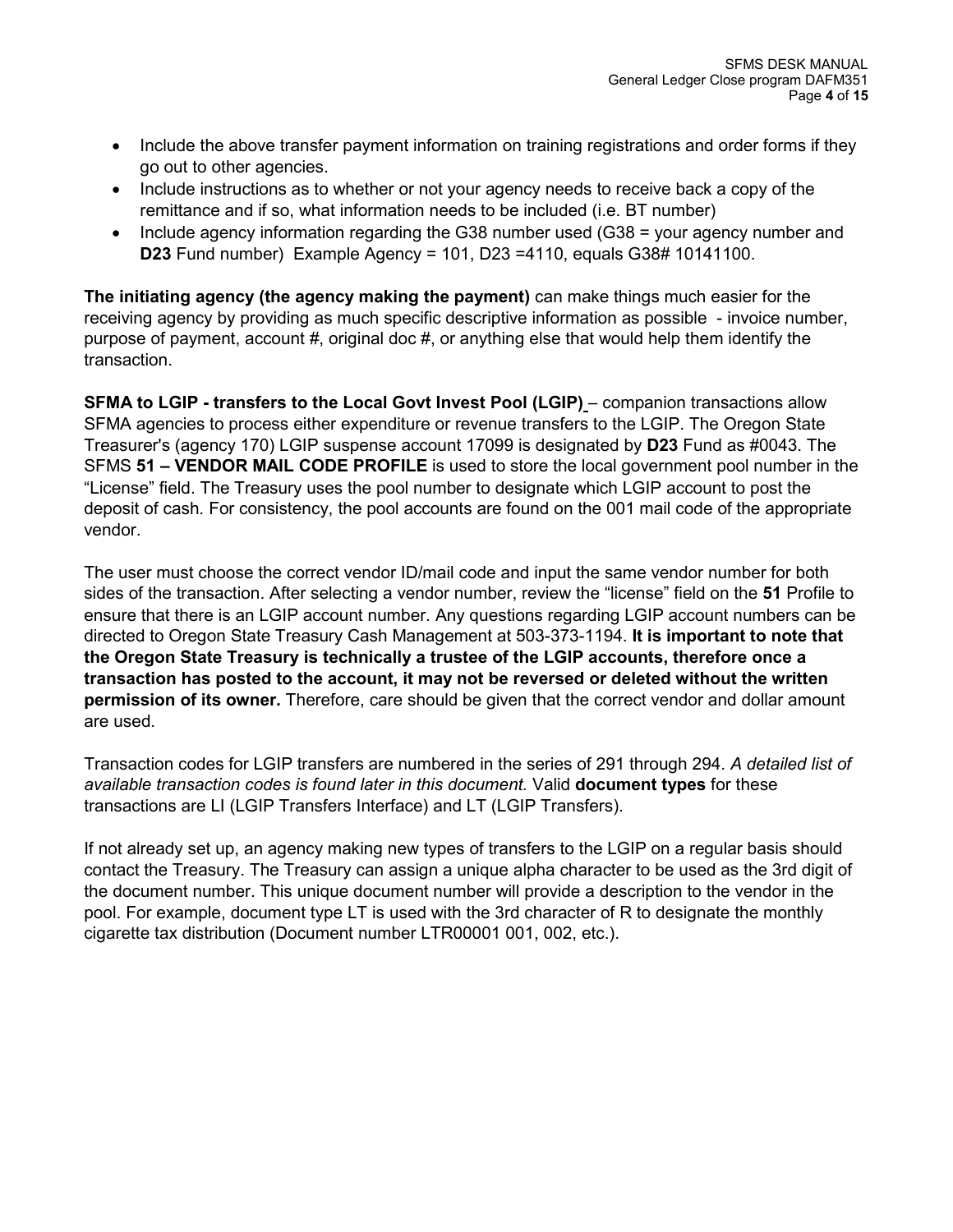# **List of transactions codes**

SFMA TO SFMA - WITHIN AGENCY/AGENCY GROUP:

| 400    | OPERATING REVENUE-TRNSFR OUT(WITHIN AGY)          |
|--------|---------------------------------------------------|
| 401    | OPERATING REVENUE-TRANSF IN (WITHIN AGY)          |
| 402    | DIST TO FUNDS WITHIN AGY-GF/OTHR TRANSFR          |
| 403    | TRANSFER IN FROM GF/OTHR FUND WITHIN AGY          |
| 404*   | REIMBURSE SUSPENSE ACCT FROM RECEIPTED ACCT       |
| 405*   | RECORD SUSPENSE ACCT REIMB FROM RECEIPTED ACCT    |
| 407    | MOVE REVENUE AND CASH OUT OF A FUND               |
| 408    | MOVE REVENUE AND CASH INTO A FUND                 |
| 409    | RECORD EXP/DECREASE CASH (WITHIN AGENCY)          |
| 410    | RECORD REVENUE/INCREASE CASH (WITHIN AG)          |
| 411    | EXPEND TRANSFER OUT/ENCUMBRD (W/IN AGY)           |
| 412    | GF TRANSFR IN(PREV ENCUMB)(W/IN AGY)              |
| $413*$ | REIMB SUSPENSE ACCT FROM DEP LIAB-RECPTD          |
| 414*   | RECORD SUSP ACCT REIMB FROM RECEIPTED ACCT        |
| 415    | MOVE EXPEND IN AND CASH OUT OF A FUND             |
| 416    | MOVE EXPEND OUT AND CASH INTO A FUND              |
| $417*$ | RECORD REVENUE REFUND-RECEIPTED ACCOUNT           |
| 418*   | REIMBURSE SUSP ACCT FROM RECPTD ACCT              |
| 419*   | RECORD TRANSFER OUT TO SUSPENSE ACCT              |
| 420*   | RECORD SUSP ACCT RECEIPT FROM RCPTD ACCT          |
| 421    | MOVE DEP LIAB OUT AND CASH OUT (NON-DOC)          |
| 422    | MOVE REVENUE IN AND CASH IN (NON-DOC)             |
| 423    | REFUND OPERATING REV-TFR IN (WITHIN AGY)          |
| 424    | OPERATING REVENUE-TRANSF IN (WITHIN AGY)          |
| 425    | OPERATING REVENUE-TRNSFR OUT(WITHIN AGY)          |
| 426    | OPER REV-REDUCTION OF TFR OUT/WITHIN AGY          |
| 427    | RECORD DUE FROM OTHER FUNDS WITHIN AGCY           |
| 428    | RECORD DUE TO OTHER FUNDS-WITHIN AGENCY           |
| 430    | MOVE DEP LIAB OUT AND CASH OUT (NON-DOC)          |
| 431    | MOVE DEP LIAB IN AND CASH IN (DOC SUP)            |
| 432    | MOVE DEP LIAB OUT AND CASH OUT (NON-DOC)          |
| 433    | MOVE DEP LIAB IN AND CASH IN (NON-DOC)            |
| 434    | RECLASSIFY UNREIMBURSED ADVANCE BETWEEN FUNDS     |
| 435    | RECLASSIFY UNREIMBURSED ADVANCE FROM ANOTHER FUND |
| 438*   | REIMB SUSP ACCT FROM RECP'T/PREV ENCUMB           |
| 439*   | RECORD SUSP ACCT REIMB FROM RECPTD ACCT           |
|        |                                                   |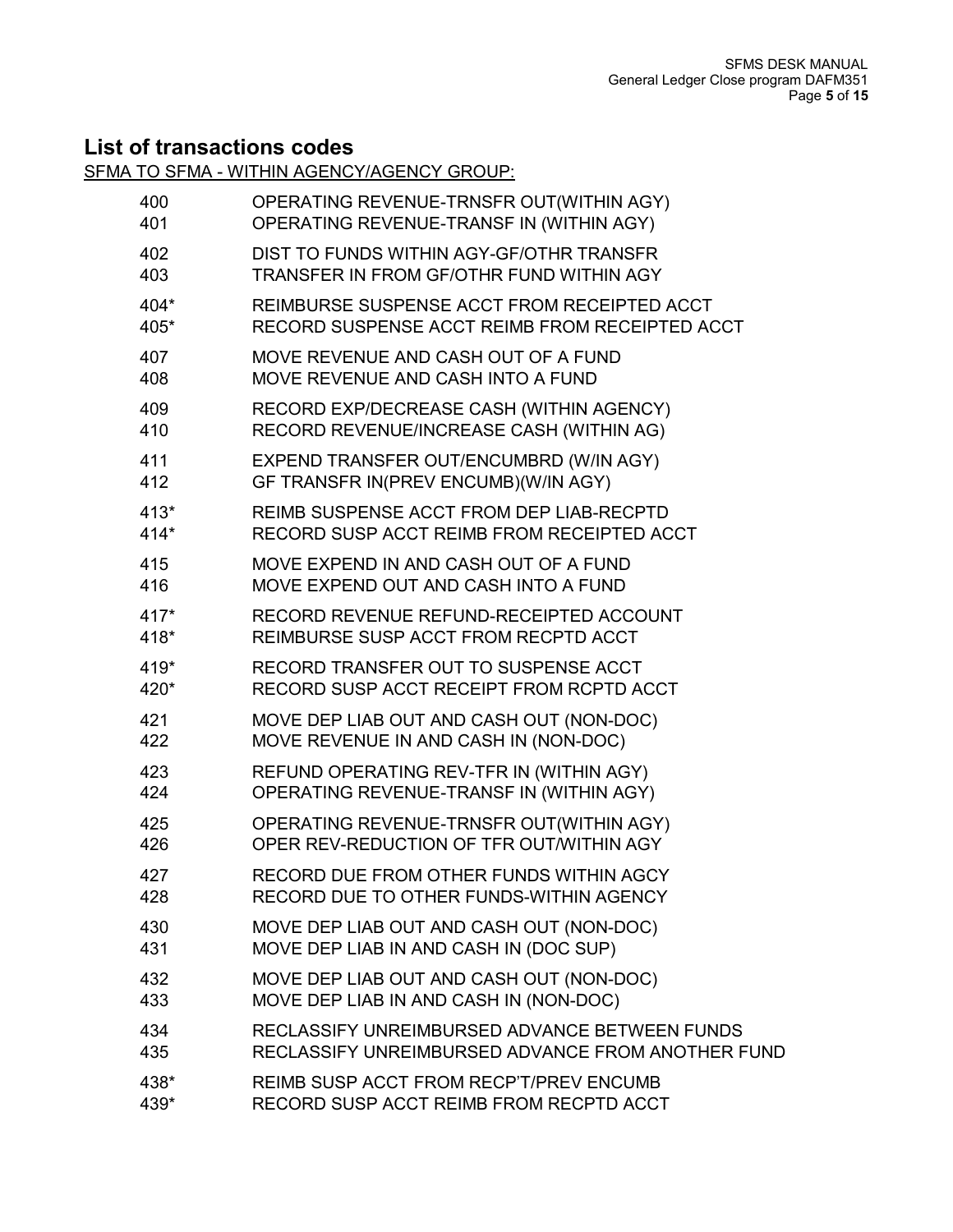| 443  | MOVE DEFERRED REVENUE OUT AND CASH OUT             |
|------|----------------------------------------------------|
| 444  | MOVE DEFERRED REVENUE IN AND CASH IN               |
| 450  | MOVE REVENUE OUT AND CASH OUT, ADJ A/R             |
| 451  | MOVE REVENUE IN AND CASH IN, ADJ A/R               |
| 464  | MOVE REVENUE OUT AND CASH OUT, ADJ A/R             |
| 465  | MOVE REVENUE IN AND CASH IN ADJ A/R                |
| 468  | MOVE EXPEND IN AND CASH OUT OF FUND -G38           |
| 469  | MOVE EXPEND OUT/CASH INTO A FUND - G38             |
| 482  | EST ADVANCE FROM OTH FUND/AGY GOVTL FUND           |
| 483  | EST AMT PROV-NC DEBT FOR ADV-GOVTL FUND            |
| 484  | ADJ ADVANCE FROM OTH FUND / AGY GOVTL FUND         |
| 485  | ADJ AMT PROV-NC DEBT FOR ADV-GOVTL FUND            |
| 496  | MOVE UNIDENTIFIED RECEIPT OUT OF FUND              |
| 497  | MOVE UNIDENTIFIED RECEIPT INTO FUND                |
| 569  | OPER REV-TFR OUT (W/IN AGY) - CASH IN BANK         |
| 570  | OPER REV-TFR IN (WITHIN AGY) - CASH IN BANK        |
| 696* | REIMBURSE SUSPENSE ACCT FROM RECEIPTED ACCT G38    |
| 697* | RECORD SUSPENSE ACCT REIMB FROM RECEIPTED ACCT G38 |
| 915  | ACCRUE DUE FROM OTHER FUNDS WITHIN AGENCY          |
| 916  | ACCRUE DUE TO OTHER FUNDS-WITHIN AGENCY            |

\* SFMS transactions to a Suspense Account within an Agency or Agency Group.

### SFMA TO SFMA - BETWEEN AGENCIES:

| PAY SUSP AC FRM RECP AC BTWN AGN/PRE ENC<br>RECPT OF PMT TO SUSP AC/BTW AGYS/PRE ENC  |
|---------------------------------------------------------------------------------------|
| REV REF TO SUSP FROM RECT'D ACCT/BTW AGY<br>RECEIPT OF PMT TO A SUSP ACCT/BETW AGY'S  |
| <b>QUASI-EXTERNAL UNIDENTIFIED RECEIPT</b><br>QUASI-EXTERNAL EXP - NO A/R             |
| QUASI-EXTERNAL EXPEND (A/R)<br>QUASI-EXTERNAL REDUCTION OF EXP (A/R)                  |
| EXPEND TRANSFER OUT/ENCUMB(BTWN AGYS)A/R<br>EXPEND TFR IN/ENCUMB (BETW AGYS)-A/R      |
| EXPENDITURE TRANSFER OUT (BETWEEN AGCYS)<br>EXPEND TFR IN AS REVENUE (BETW AGYS)-A/R  |
| REVENUE-TRFR OUT(BETW AGY) A/R-NO INVOICE<br>QUASI-EXTERNAL TRANSFER IN(BETW AGY) A/R |
|                                                                                       |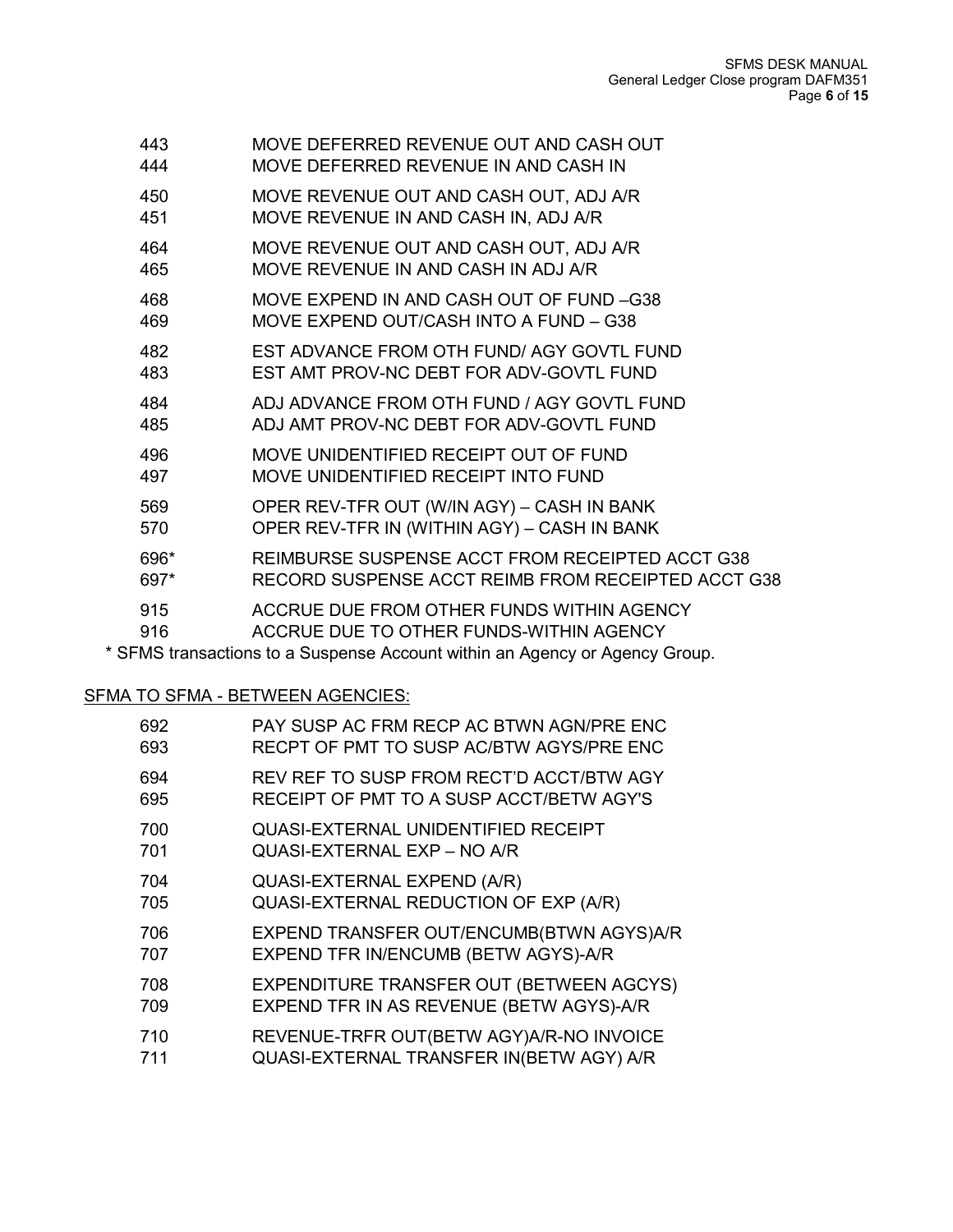| 712 | QUASI-EXTERNAL REVENUE REFUND - NO A/R             |
|-----|----------------------------------------------------|
| 713 | <b>QUASI-EXTERNAL UNIDENTIFIED LIABILITY</b>       |
| 714 | PMT TO SUSP FROM RECPTED ACCT/BETW AGY'S           |
| 715 | RECEIPT OF PMT TO TO A SUSP ACCT/BETW AGY'S        |
| 716 | QUASI-EXTERNAL REVENUE REFUND A/R                  |
| 717 | <b>QUASI-EXTERNAL REVENUE A/R</b>                  |
| 718 | QUASI-EXTERNAL EXPENDITURE/ENCUMBERED- A/R         |
| 719 | <b>QUASI-EXTERNAL REVENUE A/R</b>                  |
| 720 | REVENUE-TRANSFR OUT(BETWN AGY)NO INVOICE           |
| 721 | REVENUE-TRANSFR IN(BETWN AGY)NO INVOICE            |
| 722 | QUASI-EXTERNAL EXP-NO A/R                          |
| 723 | QUASI-EXTERNAL REVENUE - NO A/R                    |
| 724 | QUASI-EXTERNAL EXP/ENCUMBERED-NO A/R               |
| 725 | QUASI-EXTERNAL REVENUE - NO A/R                    |
| 726 | EXPENDITURE TRANSFER OUT (BETWEEN AGCYS)           |
| 727 | EXPEND TFR IN AS REVENUE (BETWEEN AGCYS)           |
| 728 | EXPEND TRANSFER OUT/ENCUMBRD (BTWN AGYS)           |
| 729 | <b>EXPEND TRANSF IN (BTWN AGYS)</b>                |
| 730 | <b>QUASI-EXTERNAL EXPENDITURE A/R</b>              |
| 731 | <b>QUASI-EXTERNAL REVENUE A/R</b>                  |
| 732 | MOVE UNIDENT RECEIPT BETWEEN SFMS AGENCY           |
| 733 | MOVE UNIDENT RECEIPT BETWEEN SFMS AGENCY           |
| 734 | QUASI-EXTERNAL REVENUE REFUND- NO A/R              |
| 735 | QUASI-EXTERNAL REVENUE - NO A/R                    |
| 736 | QUASI-EXTERNAL EXP-NO A/R                          |
| 737 | <b>QUASI-EXTERNAL DEPOSIT LIABILITY</b>            |
| 738 | QUASI-EXTERNAL EXP-NO A/R                          |
| 739 | <b>QUASI-EXTERNAL DEPOSIT LIABILITY - DOC SUPP</b> |
| 740 | QUASI-EXTERNAL EXP-NO A/R                          |
| 741 | QUASI-EXTERNAL REDUCTION OF EXP - NO A/R           |
| 744 | QUASI-EXT EXP/EXP TRFR OUT-ODOT ONLY               |
| 745 | RECORD CASH PAYMENT - ODOT ONLY                    |
| 746 | REVENUE TRANSFER OUT- ODOT ONLY                    |
| 747 | RECORD CASH PAYMENT - ODOT ONLY                    |
| 754 | REDUCE REVENUE TRANSFER IN                         |
| 755 | RECORD CASH RECEIVED-SUSPENSE ACCOUNT              |
| 760 | QUASI-EXTERNAL EXP (A/R-BILLED DEP LIAB)           |
| 761 | <b>QUASI-EXT A/R-BILLED RE: DEB LIAB</b>           |
|     |                                                    |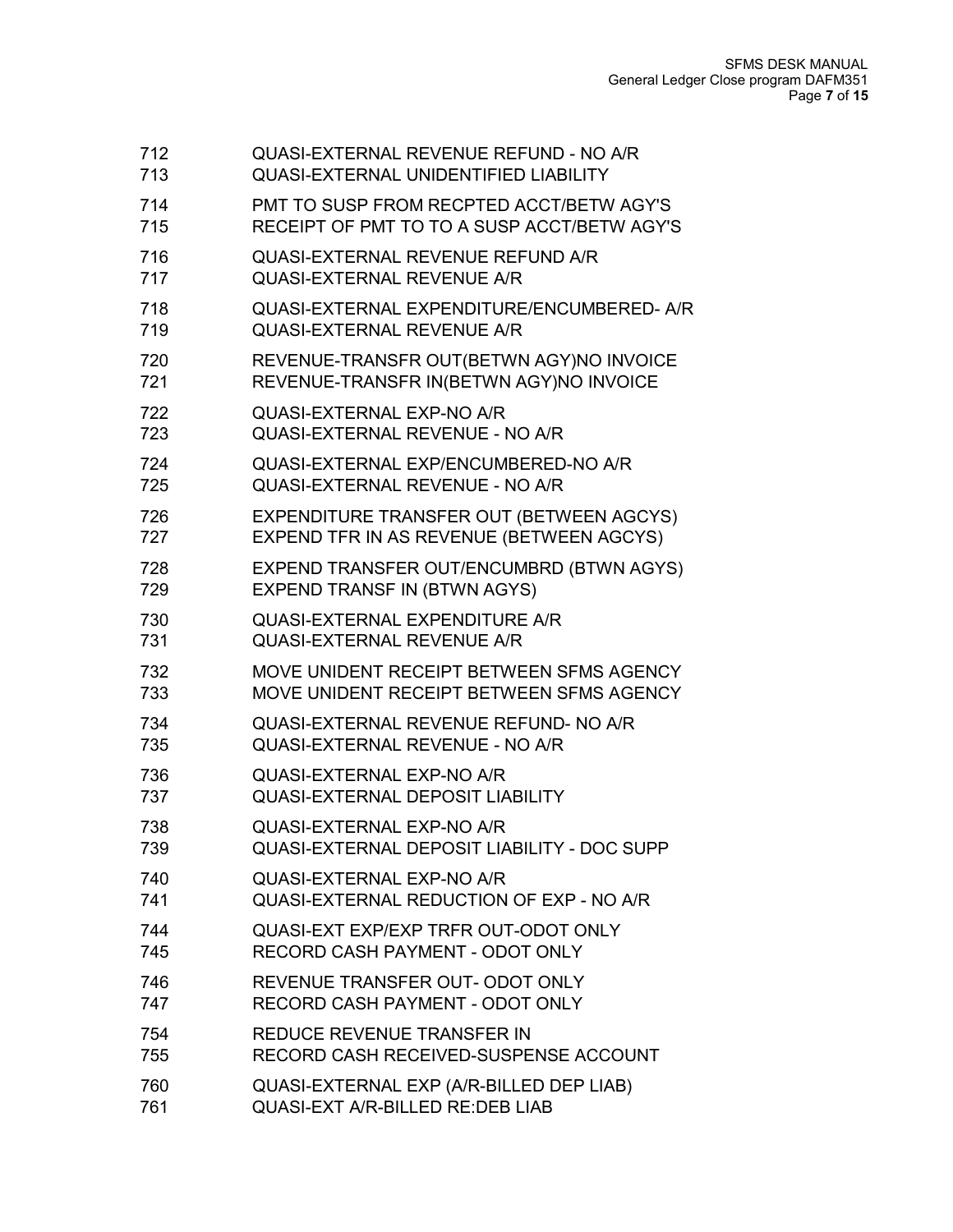| 762               | MOVE DEP LIAB/CASH OUT OF AGY(NON-DOC)          |
|-------------------|-------------------------------------------------|
| 763               | RECEIPT OF CASH TO TO A SUSP ACCT/BTW AGYS      |
| 764               | <b>REVRT G/F PRIOR BI \$/TSFR EXPIRED \$</b>    |
| 765               | <b>REVRT G/F PRIOR BI \$/TSFR EXPIRED \$</b>    |
| 779               | EXP TSFR OUT/PREPAID LEGAL FEES-PROP            |
| 780               | <b>REVENUE TRANSFER IN</b>                      |
| 781               | EXP TSFR OUT/PREPAID LEGAL FEES-GOVT            |
| 782               | <b>REVENUE TRANSFER IN</b>                      |
| 783               | QUASI-EXTERNAL EXP/SUBGRANTEE - A/R             |
| 784               | QUASI-EXTERNAL REVENUE (A/R)                    |
| 785               | QUASI-EXTERNAL EXP/SUBGRANTEE-NO A/R            |
| 786               | QUASI-EXTERNAL REVENUE - NO (A/R)               |
| 787               | QUASI-EXTERNAL EXP/SUBGRANTEE - G38             |
| 788               | EXPEND TRANSF IN (BTWN AGYS) -G38               |
| 855*              | PAYMENT TO SFMS AGENCY FOR PAYROLL PAYABLE      |
| 856*              | PMT TO SFMS AGY FOR PAYROLL NEGATIVE A/R        |
| 857*              | SFMS AGENCY PAYMENT FOR PAYROLL PAYABLE         |
| 858*              | RECOGNIZE PMT BY SFMS AGY FOR PAYROL REC        |
| 860*              | PAYMENT TO SFMS AGENCY FOR MASS TRANSIT PAYABLE |
| 861*              | PAYMENT TO SFMS AGENCY FOR MASS TRANSIT NEG A/R |
| 862*              | SFMS AGENCY PAYMENT FOR MASS TRANSIT PAYABLE    |
| 863*              | RECOGNIZE PMT BY SFMS AGY/MASS TRAN REC         |
| 900               | CAPITAL ASSET TSFR OUT BTWN FUNDS/AGYS          |
| 901               | CAPITOL ASSET TSFR IN BTWN FUNDS/AGENCYS        |
| *Payroll related. |                                                 |

SFMA TO LGIP: TRANSACTION CODES:

| 291 | EXPENDITURE TF PAID TO LGIP (NO WARRANT)     |
|-----|----------------------------------------------|
| 293 | RECORD LGIP DEPOSIT FOR EXPENDITURE TRANSFER |
| 292 | REVENUE TRANSFER OUT TO LGIP(NO WARRANT)     |
| 294 | RECORD LGIP DEPOSIT FOR REVENUE TRANSFER     |

## **Overview of Balanced Transactions When Transfers Impact Treasury**

This section is meant to provide a broad overview of the **relationships between the D23 profiles, transaction codes, and the Treasury interfaces** when an agency enters balanced transactions.

The Treasury interface edits against the financial agency number, the Treasury fund number on the agency's **D23** profile, and the system i.e. SFMA. Note: The Treasury does not edit against which T-Code has been used in the transaction.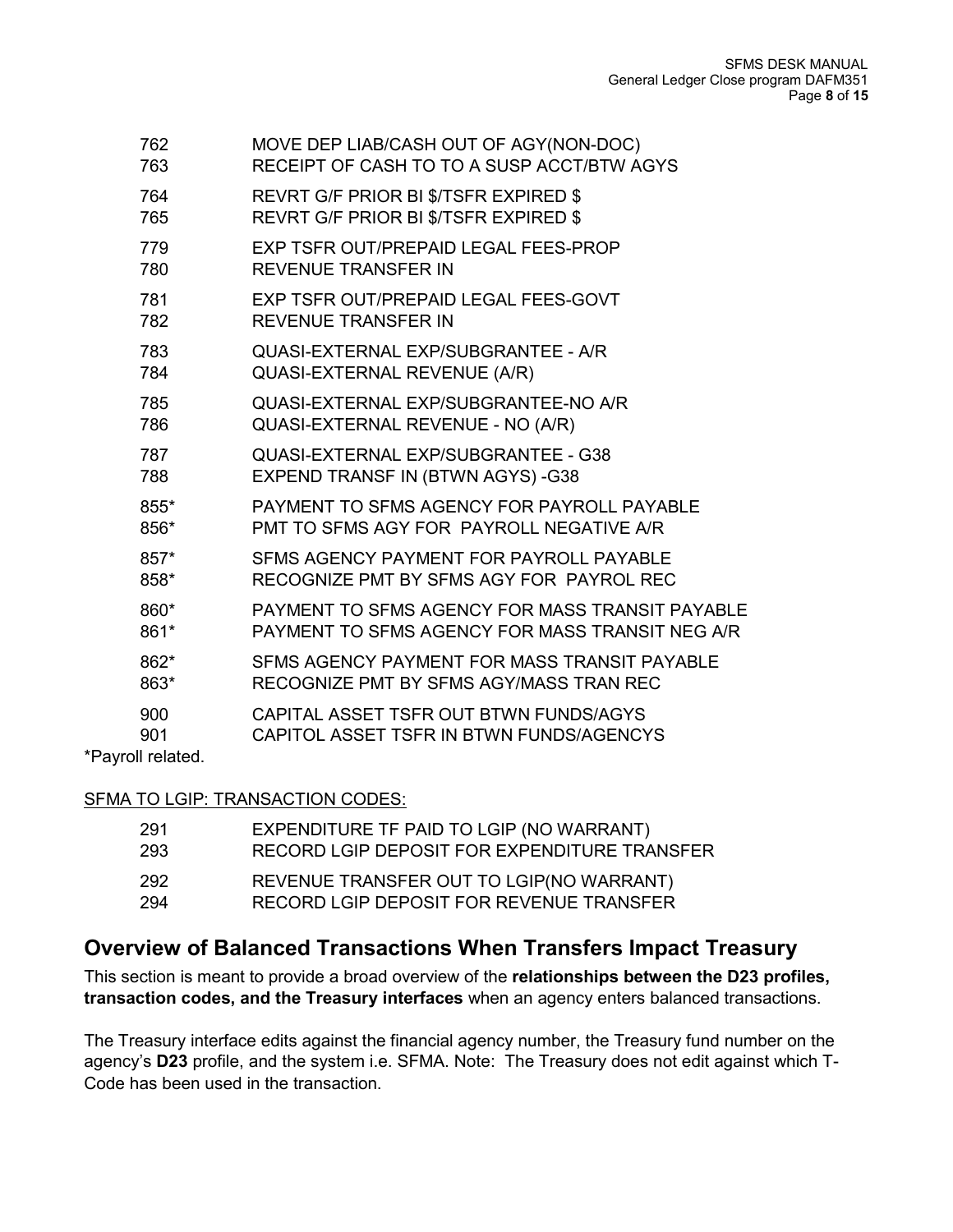Most balanced transactions are recognized by the interface to Treasury, however, some of the transactions may not have any impact on the Treasury fund total. Other transactions will affect a transfer between the agencies' accounts in Treasury. The agency number and Treasury fund number are used to determine where the transaction will post in Treasury.

- 1. Balanced transactions will impact the agencies' accounts in Treasury if the transactions contain any of the following data elements
	- Same agency number and different Treasury fund numbers on their **D23** profiles.
	- Different agency numbers and different Treasury fund numbers on their **D23** profiles.
- 2. Balanced transaction will not impact the agencies' accounts in Treasury if the transactions contain any of the following data elements:
	- Same agency number and the same Treasury fund number on the **D23** profiles.
	- Different agency numbers and the same Treasury fund number on the **D23** profiles.

Erroneous entries that impact Treasury accounts frequently require the cooperation of the initiating and receiving agencies in order to correct/reverse the entry(s). Agencies need to be aware that these erroneous entries have substantial impact on the monthly reconciliation done by SFMS Operations staff to Treasury statements and SFMS control reports. These erroneous transactions generally can be corrected by the initiating and or receiving agency with the use of various T-Codes.

| Agency           |                  | <b>Treasury Fund Result at Treasury</b> |
|------------------|------------------|-----------------------------------------|
| <b>Different</b> | Different        | <b>Transfer Made</b>                    |
| <b>Different</b> | Same             | No Transfer                             |
| Same             | <b>Different</b> | <b>Transfer Made</b>                    |
| Same             | Same             | No transfer                             |

Looking on-line to locate information:

- View the **28A – TRANSACTION CODE DECISION PROFILE** and the **28B – TRANSACTION CODE DECRIPTION PROFILE**. Enter the transaction code and press enter. The **28B** provides a brief explanation on the use of the T-Code. A balanced entry requires the use of two specific T-Codes, i.e. 734/735. Check the interface indicator on the **28A**. (See Cent.2 for more information on interface indicators.)
	- $\circ$  '1' in the first position denotes the transaction will interface to Treasury. ('2' is for CSD transactions that interface to Treasury.)
	- $\circ$  'S' in the second position denotes the transaction involves a Treasury suspense account.
	- $\circ$  'T' in the second position can denote both the initiating and receiving agency are on SFMA and are receipted accounts. If both T-Codes are coded with a 'T', then the T-Code combination should only be used when both agencies are on SFMA and are using receipted accounts.
	- o 'L' & 'M' are non-SFMA systems.
	- o 'Y' & 'Z' are CSD indicators only.
- View the **D23** Fund Profile for the transactions. The Treasury fund number is the key.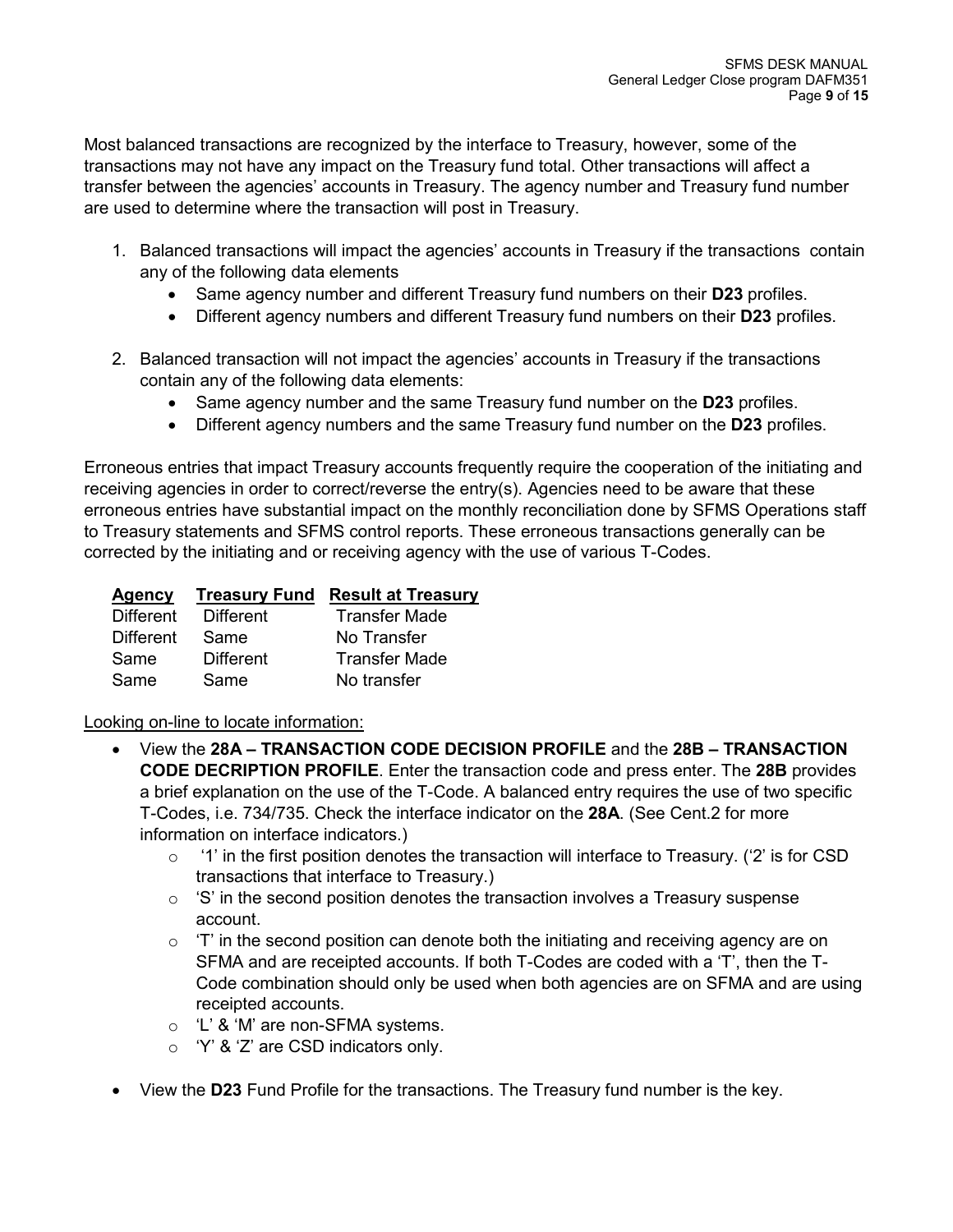**Receipted versus suspense accounts:** These terms are frequently used in T-Code titles and descriptions. Because of the relation between the T-Codes, **D23** profiles, agency code 3s and the Treasury interface indicator when agencies use balanced transactions, it is important to understand what these terms mean and where to find the R\*STARS on-line information. To establish a Treasury account, an agency must have statutory authority.

- **Suspense Account** An account established with Treasury and controlled by Treasury. These accounts may be for deposit only or deposit with check-writing authority, if approved by both Treasury and the Department of Administrative Services. The standard suspense account is not allowed to include deposits and writing of checks in the same account. These accounts are outside the purview of the Budget and Management Division of the Department of Administrative Services and there is no cash control on SFMA. Agencies record data in suspense SFMA **D23** funds for reporting purposes only.
- **Receipted Account** Those accounts set up specific to an agency or shared accounts such as 0401 General Fund and 0539 Lottery. Receipted accounts are controlled on SFMA. If a statute says 'establish an account separate and distinct from the general fund' a new separate treasury account is set up specifically for that agency. Requests to establish these accounts start with the State Controller's Division, Department of Administrative Services.

The terms receipted account and suspense account refer to the Treasury Fund number display on the D23 fund profile as defined in D53 – TITLES PROFILE under keyword *TRES*. Suspense accounts are assigned 0000 – 0399, 8000 - 9999. Receipted accounts are assigned 0400 – 7999. For example, the General Fund is a Receipted account, number 0401, Treasury account 00401. The state payroll account is a suspense account, number 0003, Treasury account number 10503. (Five digit Treasury fund Suspense Account numbers are cross-walked to a four digit Treasury fund number on SFMA.)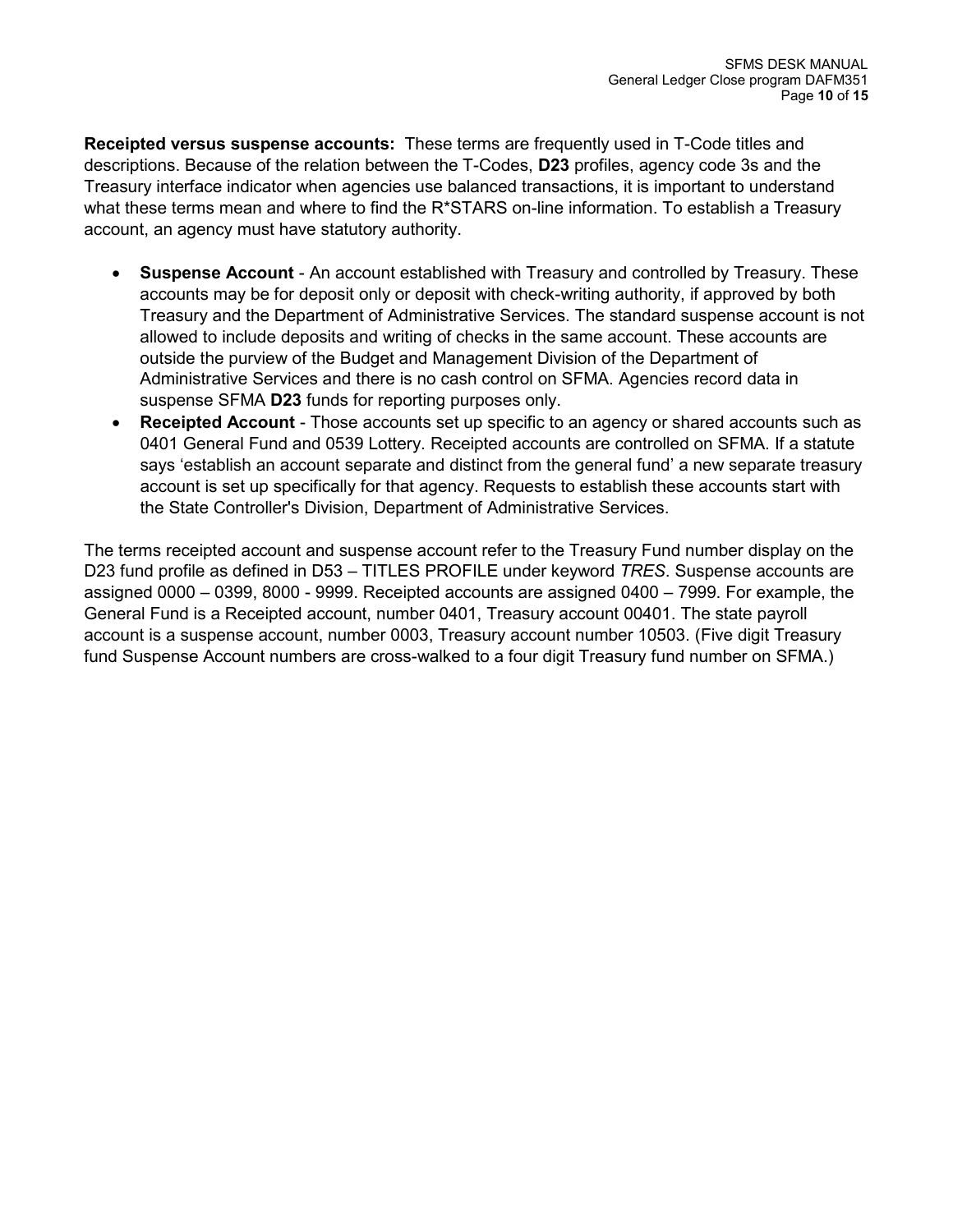# **Some samples and examples**

### 28A Transaction Code Decision Profile

| STATE OF OREGON 09/03/XX 10:53 AM<br>S28A UC: 02 STATE OF OREGON 09/03/XX 10:53 AM LINK TO: TRANSACTION CODE DECISION PROFILE |                |
|-------------------------------------------------------------------------------------------------------------------------------|----------------|
|                                                                                                                               |                |
| <b>ACTIVE</b>                                                                                                                 |                |
| TRAN CODE: 724 TITLE: OUASI-EXTERNAL EXP/ENCUMBERED-NO A/R                                                                    |                |
| GENERAL LEDGER DR-1: 3500 CR-1: 0070 DR-2: CR-2:                                                                              |                |
| POSTING DR-3: CR-3: DR-4: 3011 CR-4: 2735                                                                                     |                |
| TRANS DOCD DUDT SVDT CDOC I RDOC R MOD I AGCY R IDX PCA COBJ R                                                                |                |
| EDIT AOBJ RVRS PDT N CI N 1099 WARR N INVC VNUM I VNAM R VADD R                                                               |                |
| INDS: DMETH N APN# R FUND R GLA N AGL N GRNT SUBG PROJ MULT G38# N                                                            |                |
| POST SEO: 3 REG NO: 5 WW IND: 0 D/I: D WAR CANCL TC: PYTC: FUTMY: N                                                           |                |
| GEN- TC: DT: ACCR TC: TR TC: INTERFACE IND: 1 T                                                                               |                |
| PAY LIO TC: PAY RED TC: CUM POST IND: Y BAL TC: 725 A/S DOC AMT: -                                                            |                |
| A/S BT MATCH GLA DOC A/S BT MATCH GLA DOC                                                                                     |                |
| DF: + 03 M 8 2 + 04 M 8 2                                                                                                     |                |
| FILE $AP: -18$<br>$+$ 15                                                                                                      |                |
| $+$ 15<br>POSTING AB: - 18                                                                                                    |                |
| $INDS: CC: + 15$                                                                                                              |                |
| $+$ 15<br>$GP: -18$                                                                                                           |                |
| $PJ: -18$<br>$+$ 15                                                                                                           |                |
| AGY GL:                                                                                                                       | STATUS CODE: A |
| EFF START DATE: 0411XXXX EFF END DATE: LAST PROC DATE: 0902XXXX                                                               |                |
| Z06 RECORD SUCCESSFULLY RECALLED                                                                                              |                |
|                                                                                                                               |                |
| F1-HELP F3-DEL F5-NEXT F6-28B F9-INT F10-SAVE F11-SAVE/CLEAR ENT-INO CLEAR-EXIT                                               |                |

#### 28B Transaction Code Description Profile

|                                                                                                                                                                                                                                                                                                                | S28B UC: 02 STATE OF OREGON 09/03/XX 10:54 AM LINK TO: TRANS CODE DESCRIPTION PROFILE |  |                                                                                 |
|----------------------------------------------------------------------------------------------------------------------------------------------------------------------------------------------------------------------------------------------------------------------------------------------------------------|---------------------------------------------------------------------------------------|--|---------------------------------------------------------------------------------|
|                                                                                                                                                                                                                                                                                                                |                                                                                       |  |                                                                                 |
| TRANS CODE: 724 (MUST BE IN 28A TRANSACTION CODE DECISION PROFILE)<br>DESCRIPTION: OUASI-EXTERNAL EXPENDITURE GENERATED BY THE PAYING<br>AGY WHERE BOTH AGENCIES ARE ON SFMS. MUST BE USED<br>WITH TC 725 AS A BALANCED ENTRY.CANNOT BE USED FOR<br>OPERATING TRANSFERS. EXPENDITURE PREVIOUSLY<br>ENCUMBERED. |                                                                                       |  |                                                                                 |
|                                                                                                                                                                                                                                                                                                                | I/E (I=INCLUDE, E=EXCLUDE) ENTER GL ACCOUNT CODES SEPARATED WITH "-" OR ",".          |  |                                                                                 |
| I/E (I=INCLUDE, E=EXCLUDE) ENTER COMPTROLLER OBJECTS SEPARATED WITH "-" OR ",".<br>$I$ 3111 - 5999 , 6800 - 7415 ,                                                                                                                                                                                             |                                                                                       |  |                                                                                 |
|                                                                                                                                                                                                                                                                                                                | ENTER UP TO 10 VALID DOC TYPES FOR THE TRANS CODE. ("%" IN #1 = ALL VALID)            |  |                                                                                 |
|                                                                                                                                                                                                                                                                                                                | 1: BT 2: BI 3: 4: 5: 6: 7: 8: 9: 10:                                                  |  |                                                                                 |
|                                                                                                                                                                                                                                                                                                                | ENTER UP TO 10 VALID BATCH TYPES FOR THE TRANS CODE. ("%" IN #1 = ALL VALID)          |  |                                                                                 |
|                                                                                                                                                                                                                                                                                                                | 1: G $2: 2$ $3: 4$ $4: 5: 6: 7: 8: 9: 10:$                                            |  |                                                                                 |
| TREAS CAT:                                                                                                                                                                                                                                                                                                     |                                                                                       |  | STATUS CODE: A                                                                  |
|                                                                                                                                                                                                                                                                                                                | EFF START DATE: 0411XXXX EFF END DATE: LAST PROC DATE: 0701XXXX                       |  |                                                                                 |
| Z06 RECORD SUCCESSFULLY RECALLED                                                                                                                                                                                                                                                                               |                                                                                       |  |                                                                                 |
|                                                                                                                                                                                                                                                                                                                |                                                                                       |  | F1-HELP F3-DEL F5-NEXT F6-28A F9-INT F10-SAVE F11-SAVE/CLEAR ENT-INO CLEAR-EXIT |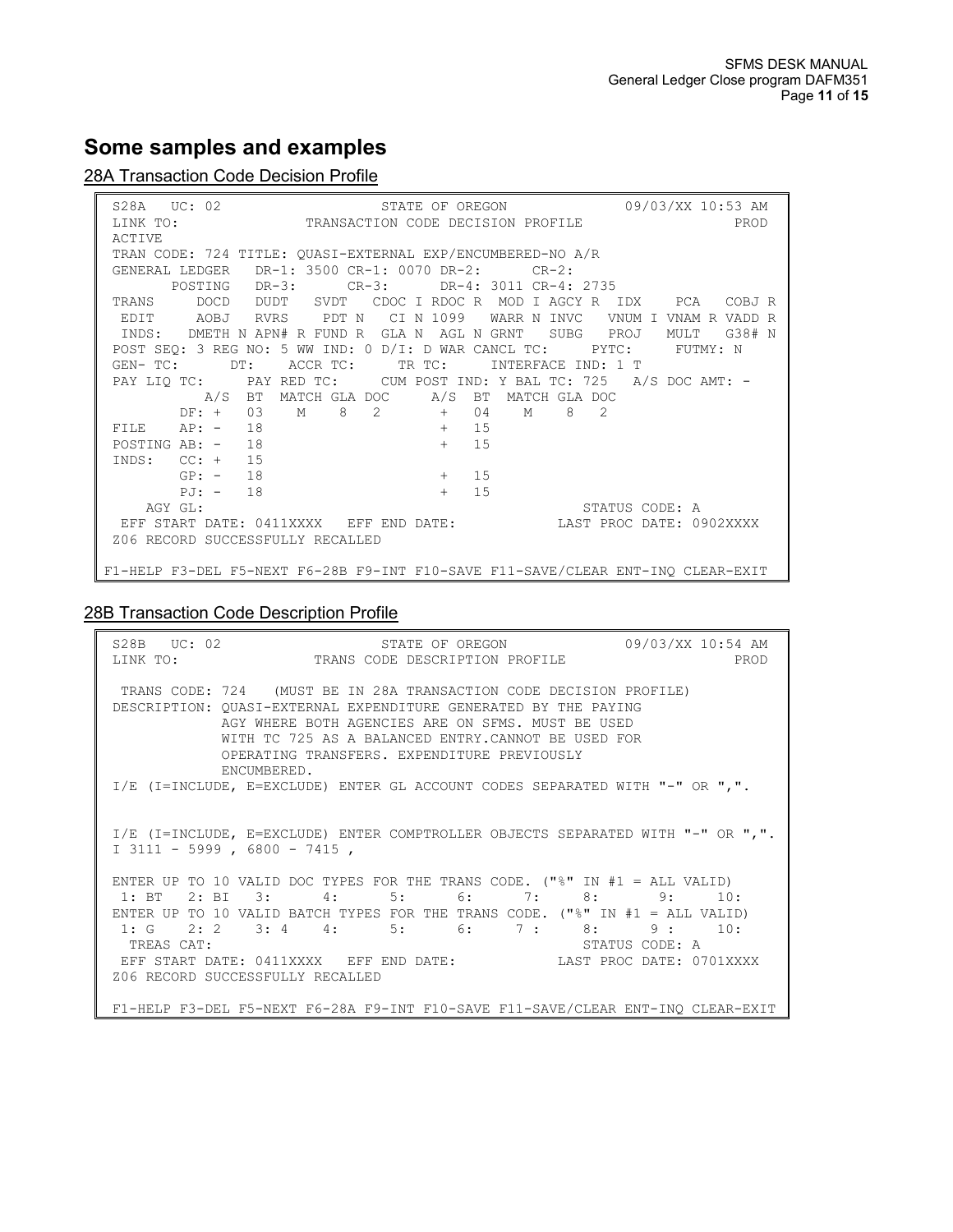#### D23 Fund Profile

#### **Example 1**

Both SFMA agencies have the same Treasury fund number on their **D23** profiles. A balanced transaction would not have any impact at Treasury because the same Treasury fund number is used on both sides of the entry.

SD23 VER 2.0 STATE OF OREGON 08/26/XX 09:25 AM LINK TO: LINK TO: THE PRODUCT STATE PRODUCT FUND PROFILE THE PRODUCT PRODUCT PRODUCT STATE PRODUCT PRODUCT PRODUCT PROD AGENCY: 101 FISCAL YEAR: XX FUND: 1750 TITLE: CITY REVENUE SHARING-NB APPROPRIATED FUND: 3600 (MUST BE IN D22 APPROP FUND PROFILE) GAAP FUND: 1006 (MUST BE IN D24 GAAP FUND PROFILE) STATE FUND GROUP: 9999 DEFAULT OREGON LOCAL FUND IND: N BANK ID: CASH FUND: FUND LEVELS DETERMINE THE LEVEL OF CONTROL FOR THE FOLLOWING (0=NONE, 1=APPROPRIATED FUND, 2=FUND, 3=CASH FUND): APPROPRIATION: 1 AGENCY BUDGET: 2 CASH CONTROL: 2 CASH BALANCE DISP - IND: N %/AMT: 00000000000 TREASURY FUND: 0401 DESCRIPTION:<br>CC ORG LEVEL IND: 1 CC ORG LEVEL IND: 1 (0=DO NOT POST AGENCY, 1=POST AGENCY)<br>DEPOSIT INTEREST - IND: Y AGENCY: FUND: DEPOSIT INTEREST - IND: Y AGENCY: FUND: GAAP FUND GROUP: 01 (SYSTEM GENERATED) GAAP FUND TYPE: 02 (SYSTEM GENERATED) STATUS CODE: A EFF START DATE: 0712XXXX EFF END DATE: LAST PROC DATE: 0408XXXX Z07 NEXT RECORD SUCCESSFULLY READ F1-HELP F3-DEL F5-NEXT F9-INT F10-SAVE F11-SAVE/CLEAR ENTER-INQ CLEAR-EXIT SD23 VER 2.0 STATE OF OREGON 08/26/XX 09:26 AM <br>LINK TO: STATE OF OREGON DINK TO: PROD FUND PROFILE AGENCY: 328 FISCAL YEAR: XX FUND: 7001 TITLE: OTHER FUNDS - LIMITED APPROPRIATED FUND: 3400 (MUST BE IN D22 APPROP FUND PROFILE) GAAP FUND: 1006 (MUST BE IN D24 GAAP FUND PROFILE) STATE FUND GROUP: 9999 DEFAULT OREGON<br>LOCAL FUND IND: N BANK ID: CASH FUND: 32810 LOCAL FUND IND: N BANK ID: FUND LEVELS DETERMINE THE LEVEL OF CONTROL FOR THE FOLLOWING (0=NONE, 1=APPROPRIATED FUND, 2=FUND, 3=CASH FUND): APPROPRIATION: 1 AGENCY BUDGET: 2 CASH CONTROL: 3 CASH BALANCE DISP - IND: N %/AMT: 00000000000 TREASURY FUND: 0401 DESCRIPTION:<br>CC ORG LEVEL IND: 1 (0=DO NOT POST AGENCY, 1=POST AGENCY)<br>AGENCY: FUND: DEPOSIT INTEREST - IND: Y AGENCY: GAAP FUND GROUP: 01 (SYSTEM GENERATED) GAAP FUND TYPE: 02 (SYSTEM GENERATED) STATUS CODE: A EFF START DATE: 0712XXXX EFF END DATE: LAST PROC DATE: 0408XXXX Z07 NEXT RECORD SUCCESSFULLY READ F1-HELP F3-DEL F5-NEXT F9-INT F10-SAVE F11-SAVE/CLEAR ENTER-INQ CLEAR-EXIT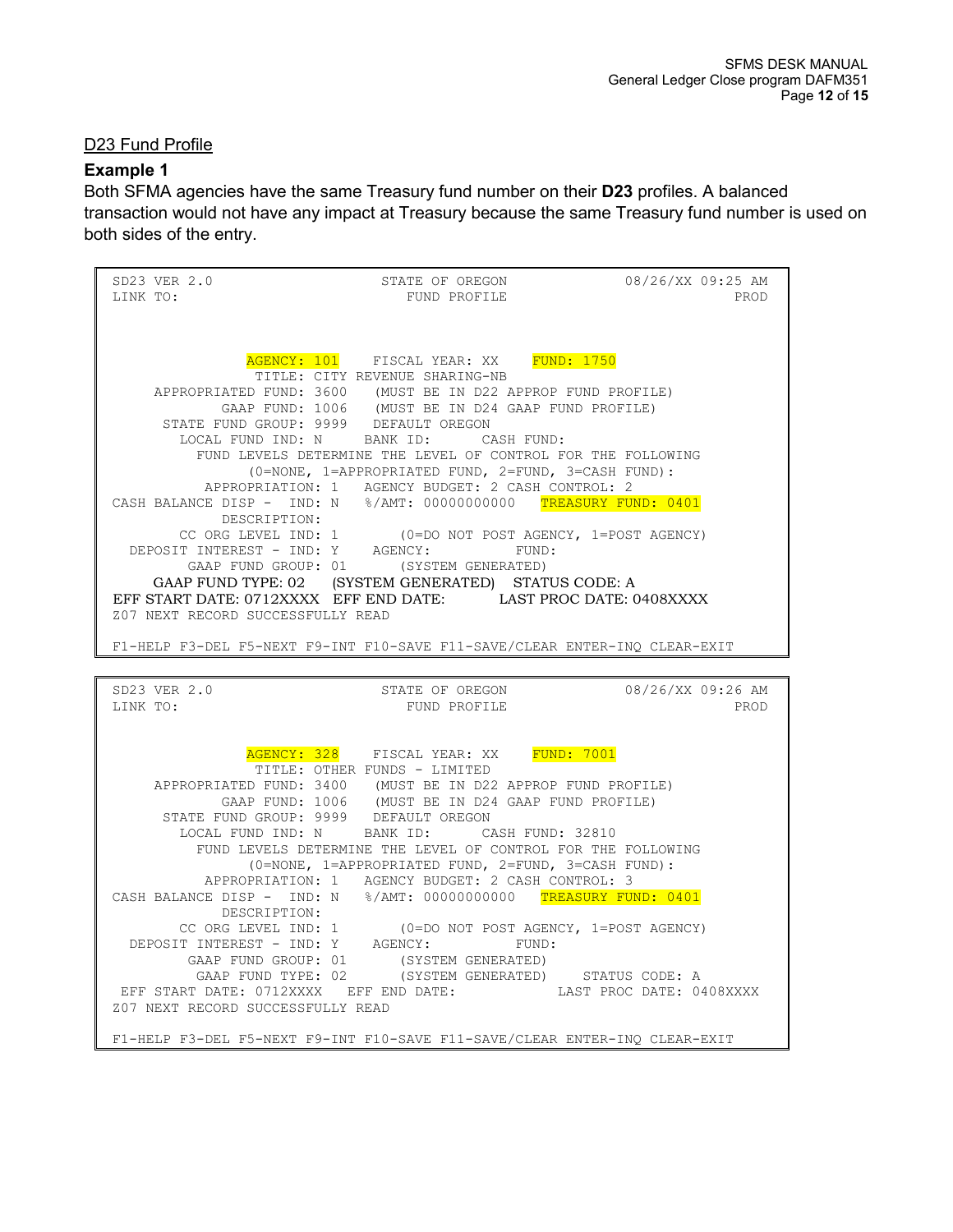### **Example 2**

Both SFMS agencies do not have the same Treasury fund number on their **D23** profiles. A balanced transaction would interface to Treasury.

SD23 VER 2.0 STATE OF OREGON 08/26/XX 09:28 AM LINK TO: FUND PROFILE AGENCY: 328 FISCAL YEAR: XX FUND: 7505 TITLE: US DOE - OHA APPROPRIATED FUND: 6400 (MUST BE IN D22 APPROP FUND PROFILE) GAAP FUND: 1005 (MUST BE IN D24 GAAP FUND PROFILE) STATE FUND GROUP: 9999 DEFAULT OREGON LOCAL FUND IND: N BANK ID: CASH FUND: 32825 FUND LEVELS DETERMINE THE LEVEL OF CONTROL FOR THE FOLLOWING (0=NONE, 1=APPROPRIATED FUND, 2=FUND, 3=CASH FUND): APPROPRIATION: 1 AGENCY BUDGET: 2 CASH CONTROL: 3 CASH BALANCE DISP - IND: N %/AMT: 00000000000 TREASURY FUND: 0764 DESCRIPTION: CC ORG LEVEL IND: 1 (0=DO NOT POST AGENCY, 1=POST AGENCY) DEPOSIT INTEREST - IND: Y AGENCY: FUND: GAAP FUND GROUP: 01 (SYSTEM GENERATED) GAAP FUND TYPE: 02 (SYSTEM GENERATED) STATUS CODE: A EFF START DATE: 0712XXXX EFF END DATE: LAST PROC DATE: 0408XXXX Z07 NEXT RECORD SUCCESSFULLY READ F1-HELP F3-DEL F5-NEXT F9-INT F10-SAVE F11-SAVE/CLEAR ENTER-INQ CLEAR-EXIT SD23 VER 2.0 STATE OF OREGON 08/26/XX 09:28 AM <br>LINK TO: STATE OF OREGON DINK TO: PROD FUND PROFILE AGENCY: 101 FISCAL YEAR: XX FUND: 3150 TITLE: CASH INSURANCE PREM APPROPRIATED FUND: 3600 (MUST BE IN D22 APPROP FUND PROFILE) GAAP FUND: 6404 (MUST BE IN D24 GAAP FUND PROFILE) STATE FUND GROUP: 9999 DEFAULT OREGON LOCAL FUND IND: N BANK ID: CASH FUND: 15000 FUND LEVELS DETERMINE THE LEVEL OF CONTROL FOR THE FOLLOWING (0=NONE, 1=APPROPRIATED FUND, 2=FUND, 3=CASH FUND): APPROPRIATION: 1 AGENCY BUDGET: 2 CASH CONTROL: 3 CASH BALANCE DISP - IND: N %/AMT: 00000000000 TREASURY FUND: 0652 DESCRIPTION: CC ORG LEVEL IND: 1 (0=DO NOT POST AGENCY, 1=POST AGENCY) DEPOSIT INTEREST - IND: Y AGENCY: FUND: GAAP FUND GROUP: 03 (SYSTEM GENERATED) GAAP FUND TYPE: 09 (SYSTEM GENERATED) STATUS CODE: A EFF START DATE: 0712XXXX EFF END DATE: LAST PROC DATE: 0408XXXX Z26 RECORD NOT FOUND - NEXT RECORD RECALLED F1-HELP F3-DEL F5-NEXT F9-INT F10-SAVE F11-SAVE/CLEAR ENTER-INQ CLEAR-EXIT Interfacing to Treasury with intra-agency balanced transactions are governed by the same data

elements as interagency transactions.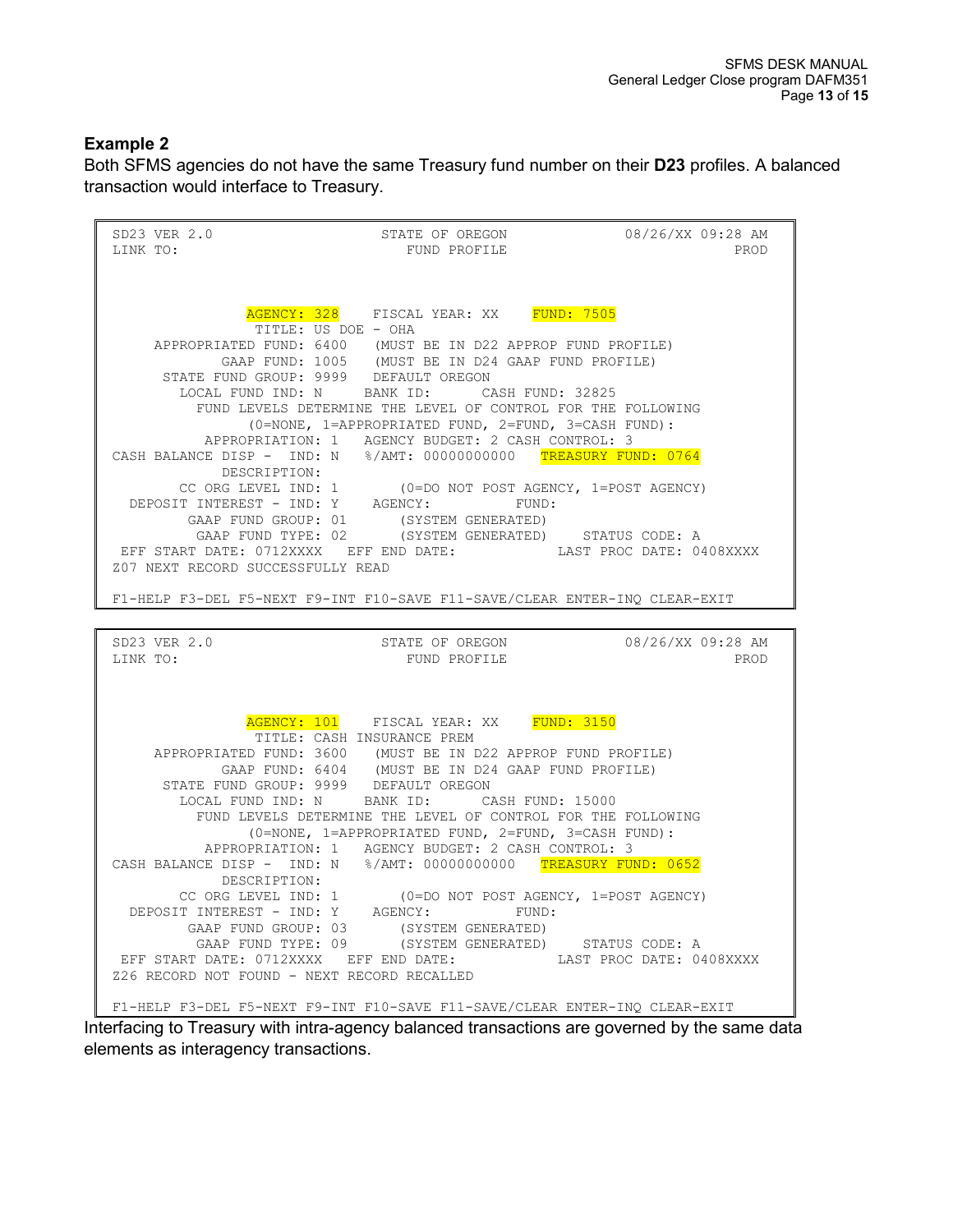#### **Example 3**

The **D23** profiles are for the same agency, however, different Treasury fund numbers have been used. A balanced transaction would interface to Treasury.

SD23 VER 2.0 STATE OF OREGON 08/26/XX 09:30 AM LINK TO: FUND PROFILE AGENCY: 420 FISCAL YEAR: XX FUND: 3010 TITLE: FEDERAL FUNDS - SSI DEDICATED APPROPRIATED FUND: 6400 (MUST BE IN D22 APPROP FUND PROFILE)<br>GAAP FUND: 6404 (MUST BE IN D24 GAAP FUND PROFILE) GAAP FUND: 6404 (MUST BE IN D24 GAAP FUND PROFILE) STATE FUND GROUP: 9999 DEFAULT OREGON LOCAL FUND IND: N BANK ID: CASH FUND: FUND LEVELS DETERMINE THE LEVEL OF CONTROL FOR THE FOLLOWING (0=NONE, 1=APPROPRIATED FUND, 2=FUND, 3=CASH FUND): APPROPRIATION: 1 AGENCY BUDGET: 2 CASH CONTROL: 2 CASH BALANCE DISP - IND: N %/AMT: 00000000000 TREASURY FUND: 0812<br>DESCRIPTION: DESCRIPTION: CC ORG LEVEL IND: 1 (0=DO NOT POST AGENCY, 1=POST AGENCY) DEPOSIT INTEREST - IND: Y AGENCY: FUND: GAAP FUND GROUP: 03 (SYSTEM GENERATED) GAAP FUND TYPE: 09 (SYSTEM GENERATED) STATUS CODE: A EFF START DATE: 0712XXXX EFF END DATE: LAST PROC DATE: 0408XXXX Z07 NEXT RECORD SUCCESSFULLY READ F1-HELP F3-DEL F5-NEXT F9-INT F10-SAVE F11-SAVE/CLEAR ENTER-INQ CLEAR-EXIT SD23 VER 2.0 STATE OF OREGON 08/26/XX 09:30 AM LINK TO: FUND PROFILE AGENCY: 420 FISCAL YEAR: XX FUND: 7000 TITLE: OYA - CLIENT TRUST APPROPRIATED FUND: 3600 (MUST BE IN D22 APPROP FUND PROFILE) GAAP FUND: 6305 (MUST BE IN D24 GAAP FUND PROFILE) STATE FUND GROUP: 9999 DEFAULT OREGON<br>LOCAL FUND IND: N BANK ID: CASH FUND: LOCAL FUND IND: N BANK ID: FUND LEVELS DETERMINE THE LEVEL OF CONTROL FOR THE FOLLOWING (0=NONE, 1=APPROPRIATED FUND, 2=FUND, 3=CASH FUND): APPROPRIATION: 1 AGENCY BUDGET: 2 CASH CONTROL: 2 CASH BALANCE DISP - IND: N %/AMT: 00000000000 TREASURY FUND: 0842<br>DESCRIPTION: DESCRIPTION: CC ORG LEVEL IND: 1 (0=DO NOT POST AGENCY, 1=POST AGENCY) DEPOSIT INTEREST - IND: Y AGENCY: FUND: GAAP FUND GROUP: 03 (SYSTEM GENERATED) GAAP FUND TYPE: 07 (SYSTEM GENERATED) STATUS CODE: A EFF START DATE: 0712XXXX EFF END DATE: LAST PROC DATE: 0408XXXX Z07 NEXT RECORD SUCCESSFULLY READ F1-HELP F3-DEL F5-NEXT F9-INT F10-SAVE F11-SAVE/CLEAR ENTER-INQ CLEAR-EXIT